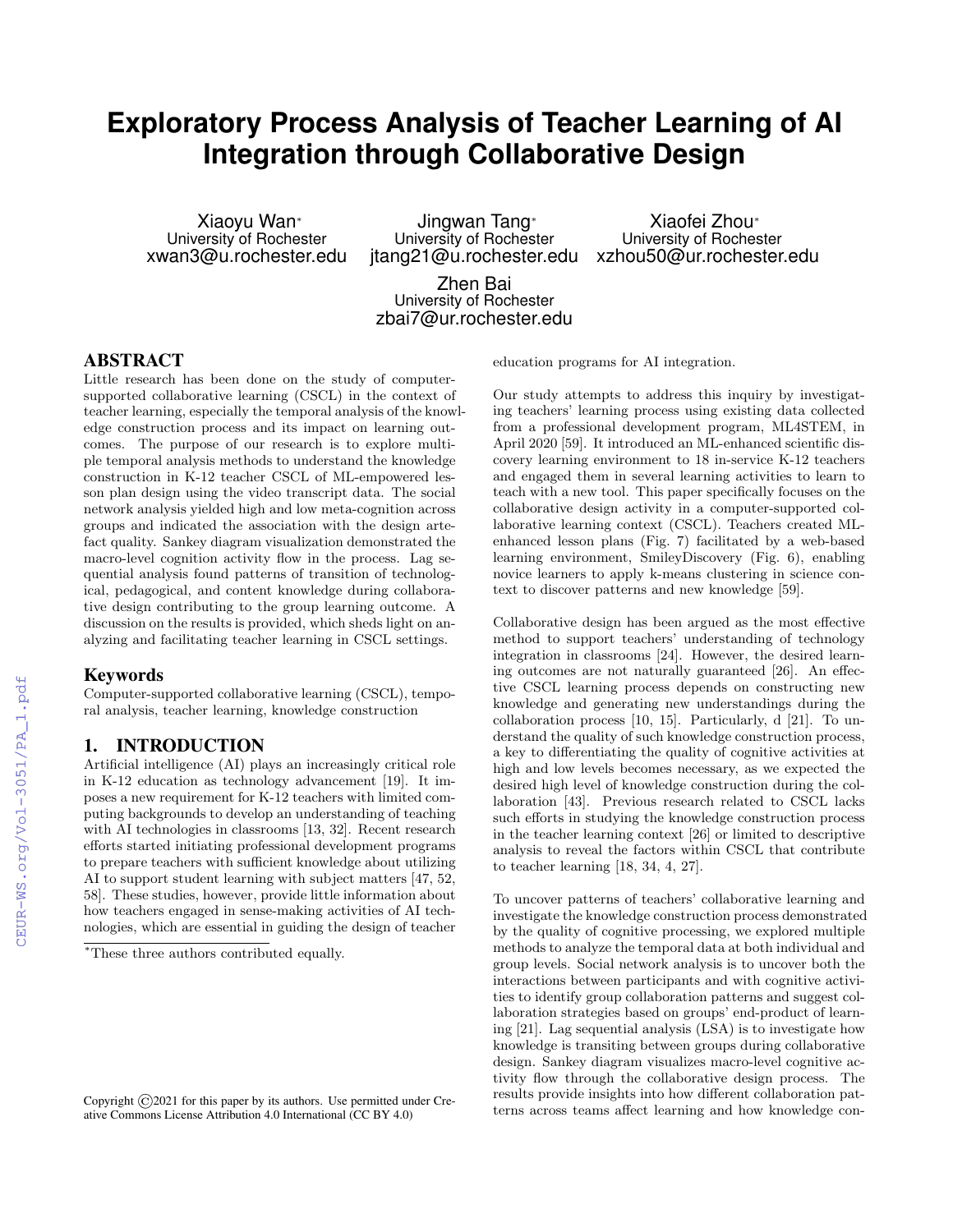structs across groups. The implications of such findings are discussed at the end of this paper.

# 2. RELATED WORK

### 2.1 Artificial Intelligence in K-12 Teaching

AI technologies have become increasingly crucial in education by playing four roles: intelligent tutor, intelligent tutee, intelligent learning tool & partners, and the policy-making advisor [19]. Implementing them in classrooms, however, is a challenge for K-12 teachers. One of the primary obstacles is that guiding students to learn with AI tools require teachers to understand relevant technological knowledge [19]. It is another challenge to prepare K-12 teachers for teaching with AI in classrooms due to their limited computing backgrounds [13], and the lack of teaching materials [32]. To provide insights on potential solutions to the aforementioned challenges, we analyzed the learning process showing how K-12 STEM teachers learned collaboratively to design MLempowered lesson plans.

# 2.2 Collaborative Design & Teacher Learning

Collaborative design is viewed as a form of professional development [2, 54] and has been advocated as a desirable way for sustaining teachers to implement innovative practices enhanced by advanced technologies [2, 16, 34]. It is an activity in which teachers and technology designers work together to create teaching materials that comply with the function of technologies, and the realities of teaching contexts [54]. It argues that active engagement, as well as the shared process of collaborative design, offers ample opportunities for teachers to reflect on and deepen their understanding of the usage of the new technology in classroom teaching [54].

The model of technological, pedagogical, and content knowledge (TPACK) [24] is frequently applied in this research field to describe what knowledge that teachers should develop for technology integration. It consists of seven dimensions: technology knowledge (TK), pedagogy knowledge (PK), content knowledge (CK), technology pedagogy knowledge (TPK), technology content knowledge (TCK), pedagogical content knowledge (PCK), and technological pedagogical content knowledge (TPCK). Previous research has identified two kinds of support necessary for developing teachers' TPACK in collaborative design activities. One is expert support, which means the design teams should involve participants who are knowledgeable in the area of content, pedagogy, and technology on the materials that are being developed [18]. The other is process support, referring to monitoring the design process for ensuring the design intention is achieved [4, 27]. These studies employ a descriptive analysis method, while our research examines the learning process using statistics and visualization techniques.

# 2.3 Learning Process Analysis in CSCL

Understanding the temporal aspect of learning is essential as learning, by nature, is a process that occurs over time [23, 41]. In the context of CSCL, two reasons stand out to study the temporal data of the collaboration process: 1) CSCL is a complex social process, including characteristics of multiple actors (e.g., learners, technology, etc.) between events over time [26, 8]; 2) collaboration has a great potential to provide a learning environment with the shared learning process and shared learning activities for knowledge construction [20]. However, such a shared process does not necessarily lead to productive knowledge outcomes. A Previous study showed the interrelations between cognitive events under knowledge building discourse and uncovered the sequential pattern of events using frequent pattern mining and latent sequential analysis [7]. In addition, another work studied how lowperforming and high-performing groups progress through a framework of socially shared regulation of learning and argue the importance of recognizing challenges and strategies in group collaboration [31]. These two studies provided insights for uncovering the patterns of knowledge construction in the teacher learning context.

Various methods have been used to study the process of CSCL, mainly in inferential statistics and the coding-andcount approach [26, 26], including social network analysis analyzing the group interactions over time (e.g., [51, 50, 28]), sequential analysis studying the learning event patterns (e.g,  $[9, 57]$ , and different types of visualizations studying online discussions (e.g., [12, 25]). Social network analysis (SNA) served as a primary research method for studying group interactions, characteristics of relations, and influence of these relations in online teaching and learning [40, 46, 36]. For a CSCL process, the participants' presence, roles, and their interactions with other participants in the network are critical factors that influence the collaboration process [35] and lead to different levels of learning performance [11] or knowledge construction [1].

# 3. METHODOLOGY

# 3.1 Research Questions

The following three questions guide our analysis of the learning process: RQ1 What are the interaction patterns of group participants (teacher-to-teacher)and knowledge construction (teacher to cognitive activities) during teachers' collaborative design? RQ2 What are the sequential patterns of cognitive activities during the individual learning journey? RQ3 What are the sequences of knowledge construction concerning discussion contents at the group level during teachers' collaborative design?

# 3.2 Research Context

The data was collected from a two-week teacher learning program conducted in April 2020. The program aims to equip teachers with sufficient knowledge about teaching with an ML-enhanced scientific discovery learning environment, *SmileyDiscovery*, designing for supporting STEM teaching and learning in K-12 contexts [59]. In this study, we mainly focused on the second session - teacher-as-designer in which teachers worked collaboratively to design ML-enhanced lesson plans by using SmileyDiscovery components (Fig. 6). Eighteen teachers were divided into four groups (noted as group A, group B, group C, and group D) based on their teaching grades and subjects. Each group included a participant (for example, a1) volunteering for a mediator and a researcher(for example r1) playing as a facilitator (Table 1). Due to the COVID-19 lockdown, teachers communicated with each other via *ZOOM* and created the lesson plans on design canvas supported by an online collaborative platform *Lucidchart*. The design canvas contains draggable cards representing different SmileyDiscovery system components (Fig. 6) for teachers to select for specific instructional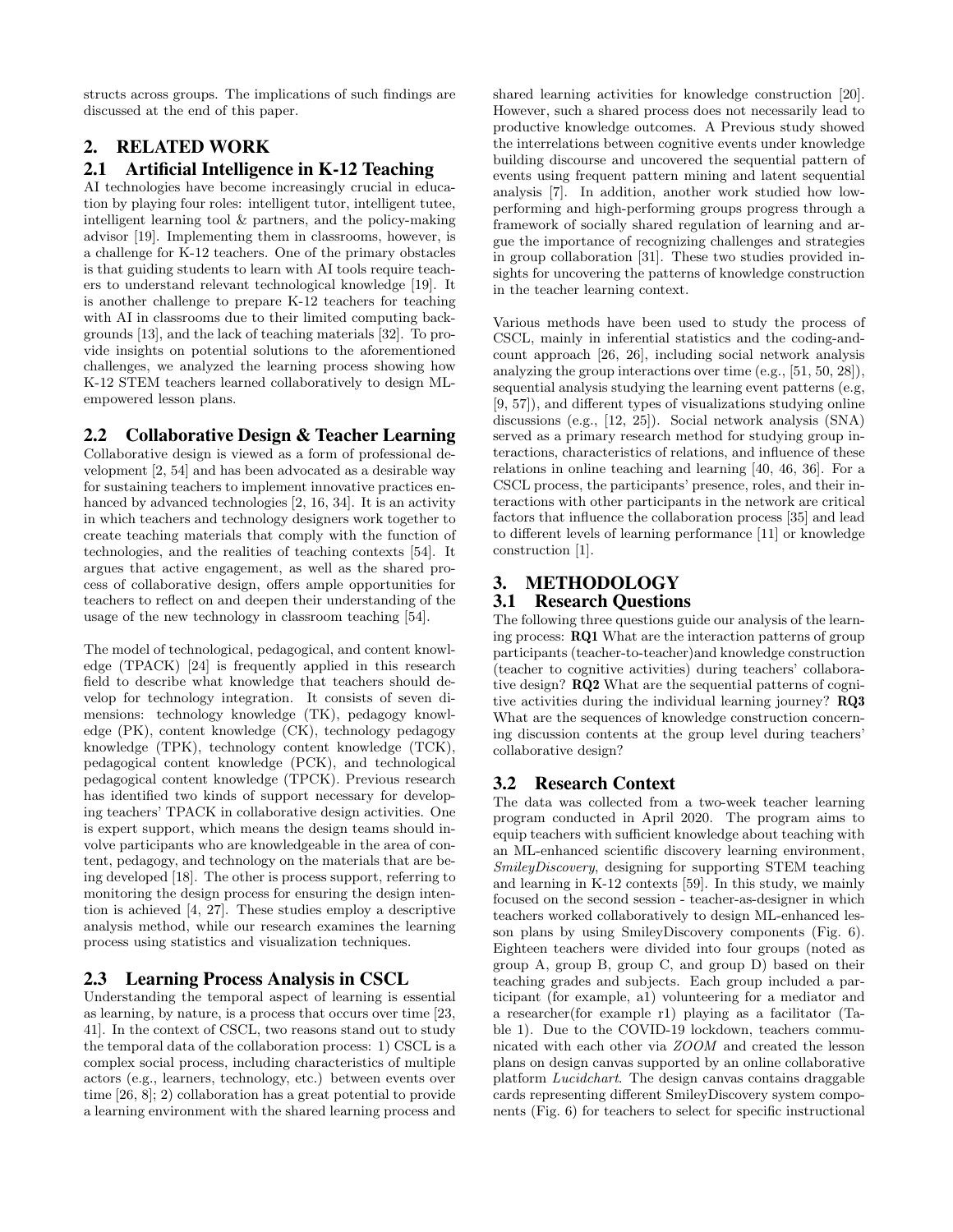steps in their lesson plan. The collaborative design activity consists of four phases: *Deciding topic (10min)*- teachers select a subject matter to work on; *Discussing learning objectives (10min)*- teachers identify the targeted grade levels of students, questions of their interests, and other materials required to fulfill the learning materials; *Developing learning activities (25min)*- teachers determine the pedagogical steps according to the 5E instructional model [5], then design the related instructional activity in this step, and select the appropriate SmileyDiscovery features that could support implementations of each instructional activity; *Reflecting the design (20min)*- teachers critically reflect on the current lesson plan design and propose the desired improvement on a specific aspect of SmileyDiscovery.

The end product of teachers' collaboration design are the designed lesson plans that include specific instructional steps (e.g., Fig. 7) listed along with corresponding SmileyDiscovery components (Fig. 6). We assessed the quality of lesson plans as the group learning outcome using an empirically validated framework [17] (see Table 5). It was created for measuring the quality of technology-enhanced teaching materials built from the TPACK model [24]. Two researchers independently evaluated the lesson plans, achieving a nearperfect agreement (Cohen's kappa = 0.92).

|    | Group   Grades                                                            | Subjects                            | Researcher   Mediator   Scores |         |      |
|----|---------------------------------------------------------------------------|-------------------------------------|--------------------------------|---------|------|
|    | Elementary (N=3), Middle school (N=1) Science (N=2), Math (N=2) $\mid$ r1 |                                     |                                | al      | 3.50 |
| ιB | Middle school $(N=4)$                                                     | Science $(N=3)$ . Math $(N=1)$   r2 |                                | b4      | 3.17 |
|    | High school (N=4), Middle school (N=1)   Science (N=1), Math (N=4)   $r3$ |                                     |                                | $_{c4}$ | 3.80 |
|    | High school $(N=5)$                                                       | Science $(N=5)$                     |                                | d3      | 3.78 |

#### 3.3 Data and Analytical Approach

We collected recordings of four groups' collaborative design and transcribed the verbal data for analysis. The raw transcripts contain 1869 turns. The social talk and incomplete talk were dropped off as they are less relevant with knowledge construction, ended with 1765 turns in total (Group A  $= 504$ , Group B = 328, Group C = 478, Group D = 455).

#### *3.3.1 RQ1: Social Network Analysis*

A social network analyzes the patterns of connections (represented as ties or edges with strengths and directions) among entities (individual, groups, events, etc.), represented by nodes with sizes, and relations between entities [40, 46]. This research question investigates participants' positions and their interactions in groups and their engagement in different cognitive activities involved in the knowledge construction process. Thus, we utilized SNA to visualize the relations and participants' roles in the network and quantified the relations using both the node-level measures and network measures with the Igraph library in the R programming language. Conceptually, a social network can be structured as a one-mode network [30] and a two-mode network with mode referred to the set of nodes [46]. One-mode analysis is used to study the relations of people (e.g., interactions between teachers and participant's positions and roles). Two-mode analysis is used to analyze networks that involve participants and events (e.g., teacher's participation frequency engaged in the knowledge construction process).

Before running the analysis, we segmented the transcripts to the turn level. First, two researchers reviewed each group's transcript independently to code the source and target of each turn of speech, reaching the agreement (Cohen's Kappa  $= 0.97$ ). Second, we coded the cognitive activity for each turn using an adapted version of the meta-cognitive regulation coding scheme [21] (See Table 7, 8, 9). The original coding framework (see [21]) is developed by [53] to analyze group knowledge construction behavior and validated in [48]. We extended it with response tokens (e.g. *right*, *yeah*, *Uh huh*, and *hmm*), showing that a talk sent by a speaker has been received by the audience). These response tokens are important for analyzing discussions since they serve to forward the course of a conversation [33]. Four low-level codes, thus, were generated after we conducted an open coding for the transcripts: follow-up response (FU), show uncertainty (SU), show hearing (SH), agree with peers (AP). Two researchers independently coded all the transcripts, reaching a near-perfect agreement (Cohen's kappa = 0.95).

For the one-mode analysis, we structured two data files recording 1) an edge list (all source-target directions and each tie weight) and 2) a node list (all participant id and their roles) of the network. The weight of each turn is assigned according to the level of cognitive activity: high-level (value  $= 2$ ) and low-level (value  $= 1$ ). A two-dimensional co-concurrence matrix was constructed for the two-mode analysis, calculating each participant's participation frequency engaged in each type of cognitive activity. The measures of the social network analysis are shown in the Appendix (Table 3).

#### *3.3.2 RQ2: Sankey Diagram*

A Sankey diagram is a visualization tool that illustrates quantitative information of the activity flow of individual participants by using directed, and weighted graphs [42]. Thus, we applied it to discern the patterns of cognitive activity flow each participant engaged in across different phases of the collaborative design. Moreover, we can explore the sequential patterns of teachers' engagement and role-switching in different types of cognitive activities. To simplify the visualization, we grouped all cognitive activities into six categories based on the purposes of learning: *plan the next step* (pl, ph), *evaluate the design purpose* (el, eh), *enhance the group's conceptual understanding* (vm, ei, jd, rm, sm, qm), *seek or provide basic information* (si, ai), *follow up without creating much new information* (sh, su, ci, fu, ap), and *conclude an episode of discussion* (cd, sd). And the x-axis represents the sequence of a participant's cognitive behaviors (e.g., one node with  $x = 7$  represents the 7th cognitive activity a participant conducted).

#### *3.3.3 RQ3: Lag Sequential Analysis*

Lag sequential analysis (LSA) is an analytical approach used for determining if a statistically significant dependence exists between sequential events [3]. Many researchers have adopted it to understanding the sequential patterns of participants' behaviors in learning activities and what the desired patterns would be for learning [55, 56]. We applied it to explore the sequential patterns of knowledge construction occurring in the discussion contents that different groups engaged in collaborative design activities.

We first chunked the transcripts into segments, whereby each segment corresponded to a unique topic of conversation related to the design contents. For example, teachers were required to identify the learning objectives of the design les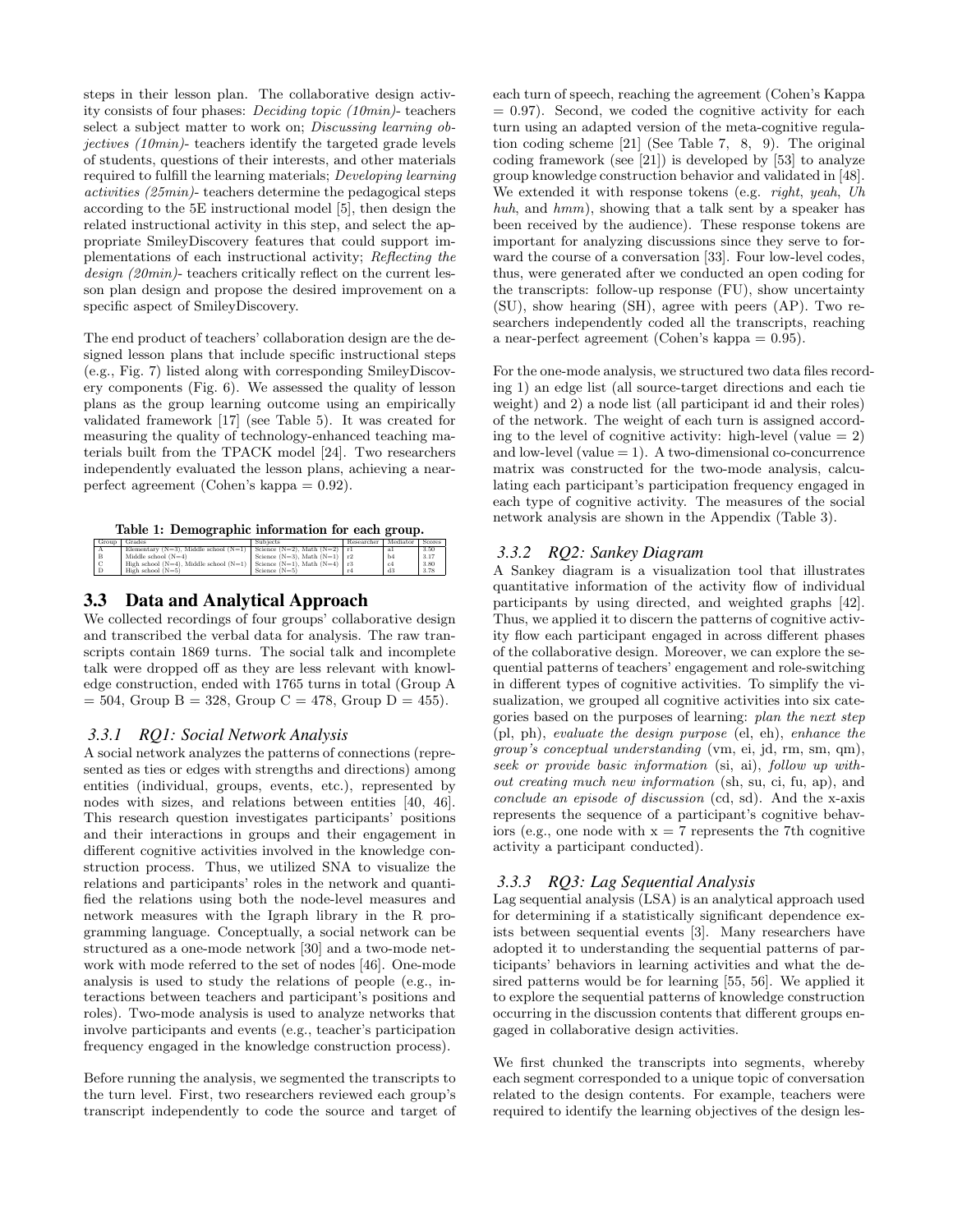son plan. A conversation around it, from the initiation to the end, is considered a topic. Second, we adapted the TPACK model [24] to code the knowledge dimensions shown by the specific speech of a turn (Table 6). Two researchers independently coded the TPACK and reached an almost perfect agreement, Cohen's kappa  $= 0.95$ . Third, since we are interested in understanding the sequential pattern of different knowledge dimensions for each topic of conversation, the duplicated codes were dropped off for each segment. For example, if TK occurs several times in one segment, we only counted it occurred once.

The LSA is performed for each group using the program Generalized Sequential Query (GSEQ) [3]. First, we run the Pearson chi-square test to check if a significant dependence exists between knowledge dimensions. Then, we used the program to calculate the adjusted residual between any two knowledge dimensions.

#### 4. RESULTS

#### 4.1 RQ1.1 Teacher-teacher interaction

The sociogram of the teacher-teacher interaction (see Fig. 1) showed different roles of participants (researcher, mediator, teacher) and their levels of contributions to the discussion, demonstrated by the position and size of nodes in the network. First, for the researcher position, r1(group A) and r4 (group D) had a higher degree of centrality (especially out-degree centrality) than r2 (group B) and r3 (group C), with r2 holding the least out-degree centrality, evident by the node-level measures (see Appendix Table. 4). This illustrated that r1 and r4 played more proactive roles in facilitating the discussion and offering guidance, whereas  $r2$ intervened less and relied more on the mediator b4 to facilitate the discussion. Second, for the mediator position,  $d3$  (out-degree centrality  $= 500$ ) and c4 (out-degree centrality = 469) played dominant roles in the group discussions, taking responsibility for note-taking and guiding the discussion than a1 (out-degree centrality  $= 215$ ) and b3(out-degree centrality  $= 260$ . Third, compared the out-degree centrality for teacher participants and visual positions in the network, b1, c5, and d4 are relatively peripheral in contributing to the group discussions. The reason might be due to the teacher's insufficient technology knowledge about SmileyDiscovery. As to the closeness measure, we observed the highest closeness of participants in group A, demonstrating their relatively equal participation and greater mutuality in the discussions.

Comparing the one-mode network attribute (see Fig. 2), we found all groups shared a relatively high density value, between 30-40%. This indicated highly active and cohesive participation in the group discussion across four groups, with no isolated participants. On average, group C (avg.degree  $= 360$ ) and group D (avg.degree  $= 394$ ) had a higher frequency of group interactions than group A (avg.degree  $=$  $320$ ) and group B (avg.degree  $= 268$ ). However, the contribution among participants was rather equal for group A and group B, indicated by the smaller standard deviation(SD) of the degree centrality-12.40 and 13.50 respectively- compared to that of group  $C(SD = 26.44)$  and group  $D(SD)$  $= 21.05$ ). Reciprocity refers to the balance of the network. The values of all groups are larger than 0.5, showing a relatively high mutual communication between participants.



Figure 1: One-mode sociogram of teacher-teacher interactions.Top left: group A; Top right: group B; Bottom Left: group C; Bottom right: group D

Table 2: Network attribute of four groups.

|                                      | group A | group B | $_{\rm group}$ C | group D |
|--------------------------------------|---------|---------|------------------|---------|
| No. of participants                  | 5       | 5       | 6                | 6       |
| No. of ties                          | 797     | 668     | 1079             | 1181    |
| Average degree of group              | 320     | 269     | 360              | 394     |
| SD of Degree centrality              | 12.40   | 13.50   | 26.44            | 21.05   |
| Density                              | 39.85   | 33.40   | 36.00            | 39.37   |
| Reciprocity                          | 0.75    | 0.66    | 0.66             | 0.57    |
| No. of nodes in cognitive activity   | 18      | 18      | 18               | 19      |
| No. of low-level cognitive activity  | 314     | 206     | 263              | 256     |
| % of low-level cognitive activity    | 62.30%  | 62.80%  | 55.02%           | 56.26%  |
| No. of high-level cognitive activity | 190     | 122     | 215              | 199     |
| % of high-level cognitive activity   | 37.70%  | 37.20%  | 44.98%           | 43.74%  |

Compared the one-node network attributes with the scores of teacher-designed lesson plans, group C and group D with high avg degrees and high density and more proactive roles of researcher and mediator had better final sores. Although not tested statistically, the association might demonstrate a need for explicit facilitation and mediation training of researchers and mediators in the future.

# 4.2 RQ1.2 Teacher-cognitive activity interaction

The two-mode network attributes Table 2 showed the distribution of low and high-level cognitive activity frequency during teachers' collaborative design. While group A had the highest number of cognitive activity events  $(N = 504)$ . the ratio of engagement in the high-level cognitive activities (37.70% ) was smaller than that of Group C (44.98%) and group D (43.74%). Group B had the slightest participation in cognitive activities  $(N = 328)$  and the high-level cognitive activities (ratio  $= 37.20\%$ ). This indicates that the better quality of the lesson plans designed by group C and group D might result from the high-quality discussion they engaged in the knowledge construction process.

The two-mode sociogram (Fig. 2) shows interaction patterns of the participants with the cognitive activities, with the size of the participant node indicating the degree of participation. Group A had a relatively equal distribution of cognitive activities. Participants b1 and c5 had the relatively less engagement compared to the other participants in their groups. Group D was unequal as the mediator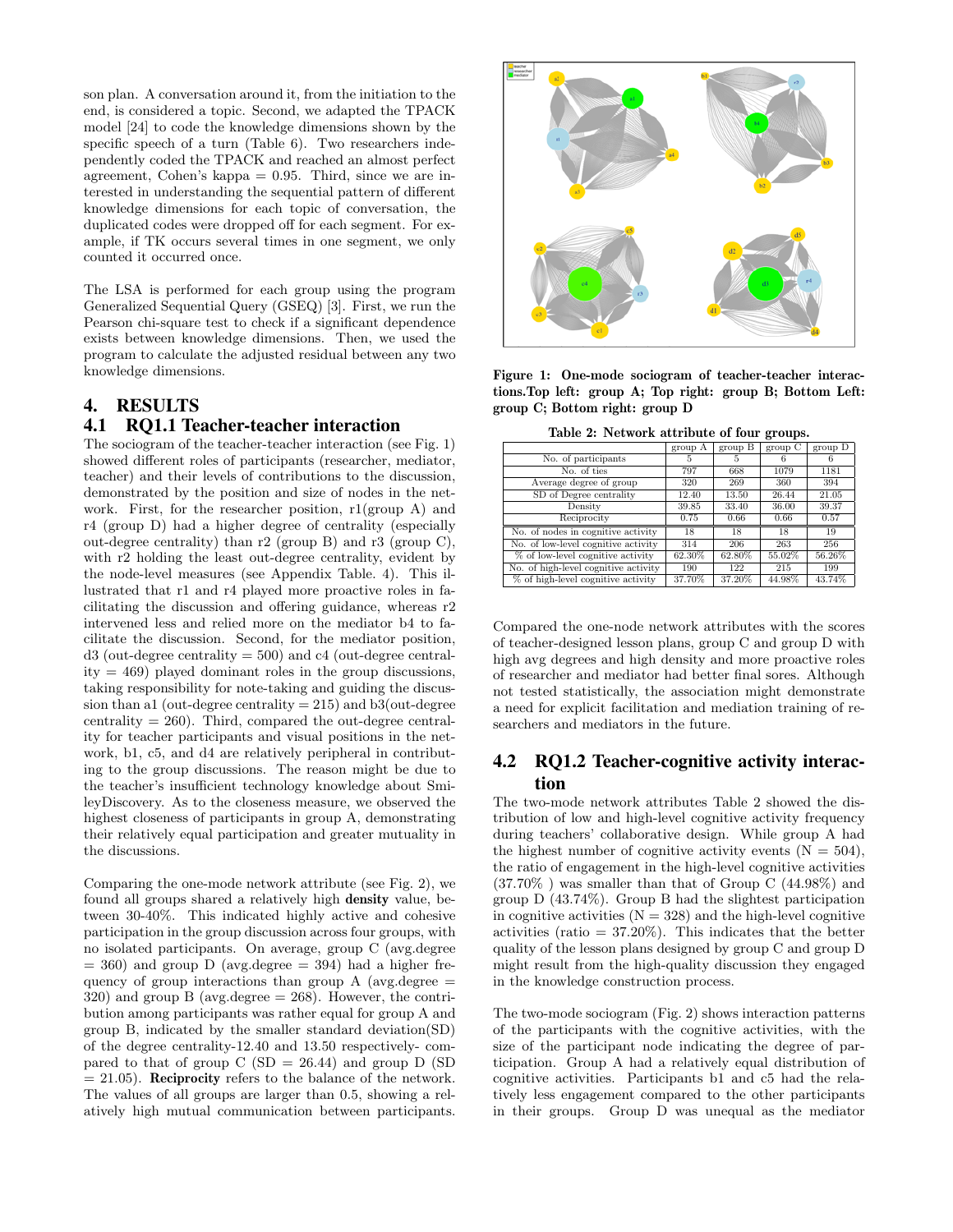

Figure 2: Two-mode sociograms of participant to cognitive activity interactions.Blue circle: Participants (m - mediator); Red square: Cognitive activity. Top left: group A; Top right: group B; Bottom Left: group C; Bottom right: group D.

d3 undertook more cognitive activities than other participants.Furthermore, participants of group C shared a relatively higher frequency of the high-level cognitive activity; because the nodes of cognitive activities are near each other and surround all participant nodes. The researcher and mediator in group C both actively participated in high-level planning (PH) and explore ideas (EI). For group D, we observed a proactive role of mediator in facilitating discussions, demonstrated by d4's engagement in the high-level cognitive activities such as QM- Questioning, RM- reflect meaning, and PH- high-level planning. Also, the mediator engaged in low-level cognitive activities for responding to the participants and transitioning the discussion, as SI- seek information, SD- stop discussion, and SU- show uncertainty. We argue that for future study, the researcher or mediator should be offered a more explicit strategy to help facilitate the discussion and actively participate in the collaborative design to support participants engaging in high-level cognitive activities.

# 4.3 RQ2 Sequential patterns of cognitive activities

*Preparation phase.* Different from the rest phases, there is no enhance of conceptual understanding during this phase (Fig. 3). There are two main patterns identified in participants' cognitive flows: (1) some participants mainly focused on seeking information or providing information; (2) some participants (e.g., researchers) illustrated how the next step should take place and evaluated the current progress.

*The phases for learning objective setup, learning activity development and reflection.* During these three phases (Fig. 4), most participants switched frequently between the role to enhance the group's conceptual understanding ('enhance'), the role to seek or add basic information ('info'), and the role to follow up with someone else ('follow'). Fig. 4 showed that, during these three phases, a few participants



Figure 3: The Sankey diagram illustrating 18 teachers' preparation phase during the design activity.



Figure 4: The Sankey diagrams illustrating the phases for learning objective setup, learning activity development and reflection.

generated much longer cognitive activity flows than other participants (long-tail flows). Those participants who contributed more to the discussions tended to be more constantly and frequently engaged in cognitive activities that enhance the group's conceptual understanding ('enhance'). This indicates that individual participant's frequency of the cognitive activities might be positively related to one's contribution to the group's conceptual understanding.

# 4.4 RQ3 Sequential patterns of TPACK transition in knowledge construction

Fig. 5 illustrates the patterns of TPACK transition in knowledge construction of different groups. The curve indicates the sequence between two knowledge dimensions and the values are the adjusted residual of the sequential transition. Any sequential transition below 1.96 is dropped off as it indicates a non-significance between two knowledge dimension. Also, the information of group B is not presented here because the overall pattern is not significant assessed by the chi-sqaure test ( $p = 0.97$ ). By comparing the knowledge construction patterns of group A, group C, and group D with the quality of their design artifacts, we found the level of complexity of TPACK transition patterns in knowledge construction corresponds to the groups' outcomes.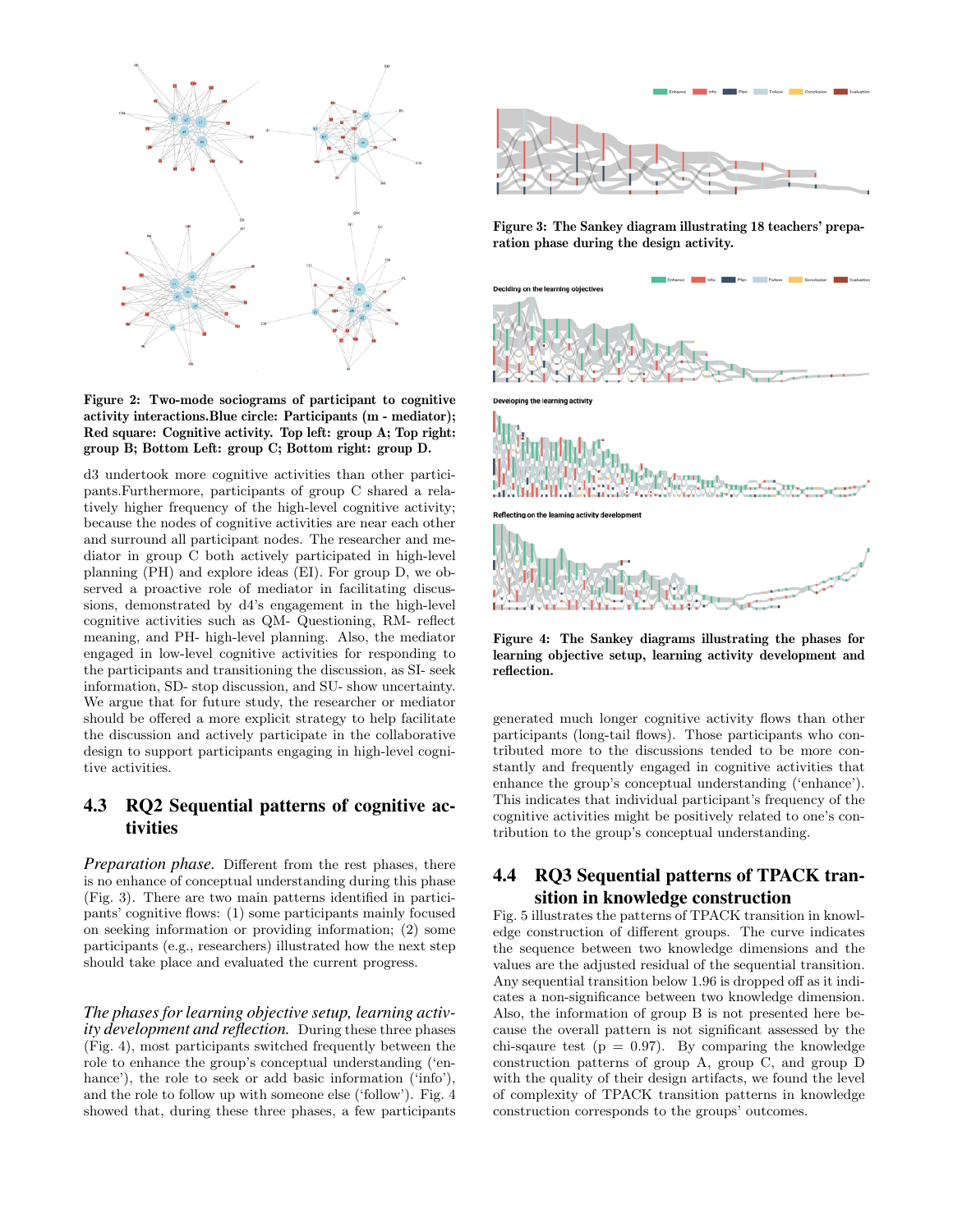

Figure 5: Patterns of knowledge construction in four groups produced by lag sequential analysis.

Group C (with the highest group outcome) shows the most complex patterns of knowledge transition, including six sets of transitions with six knowledge dimensions involved (TK– *>*TPK, CK–*>*TCK, CK–*>*PCK, TPK–*>*TK, PCK–*>*CK, PCK–*>*PK). Group D (the second-highest group outcome) consists of four sets of transitions with five knowledge dimensions involved (PCK–*>*PK, PK–*>*TPK, TCK–*>*CK, CK– *>*TCK). Compared with group C, group D lacks the transition between TK with any other knowledge dimensions. That means teachers in group D were more likely to discuss TK exclusively for a design component than connecting it to others. Group A (the third highest group outcomes) has a simpler pattern, containing four sets of knowledge construction with four knowledge dimensions (TK–*>*TPK, CK– *>*TCK, TPK–*>*TK, TCK–*>*CK). Compared with group C and group D, group A lacks PK and PCK as well as their transitions to other knowledge dimensions. Group B (the lowest group outcomes) does not show significant dependence between any two knowledge dimensions. According to the LSA results, the higher group outcomes, the more complex TPACK transition patterns displayed in the knowledge construction process. Nevertheless, given the small sample data, further studies are needed to validate this finding.

## 5. DISCUSSION

*Effective group discussion and the role of participants.* Group C and group D outperformed group A and group B as for the discussion quality, and the result is potentially associated with the previously-graded design artefacts scores, with lesson plan scores (group C *>* group D *>* group A *>* group B). The result, consistent with the previous literature, indicates that groups engaged in a large amount of high-level conceptual understanding, elaboration, and justification of content material were also associated with better overall conceptual understanding demonstrated in the end learning product [21]. We expected to see high group density, active participation, and high-level knowledge construction To promote a high-quality discussion [22, 53].

The mediator and the researcher might play a pivotal role in promoting the discussion quality. Group C and group D's mediators (c4 and d3) played a dominant role in directing the discussions and taking notes for the whole group, demonstrated by their engagement in planning, evaluation, and direction while group A had a relatively equal engagement in the cognitive activities. Previous literature showed that assigning students with leadership roles (e.g., facilitators) could empower students to engage in the discussions [39], which echoed with the case in group C and group D, but how to empower and engage the peripheral members would be a future discussion. Also, discussion facilitation strategies make a significant difference in the extent of collaboration [40, 49]. In our case, researchers who take an active role in facilitation and help address the technological and content knowledge gap of participants promoted better quality of discussion. Thus we need to explicitly train mediators and researchers to facilitate discussions.

*Engage learners in more meaningful discussion.* The Sankey diagrams show that teachers who participated in the discussion constantly and frequently engaged in more activities enhancing the group's conceptual understanding. One interpretation is that note-takers in each group who had to talk more throughout the design activity needed to take responsibility for the learning activity construction and reflection; in turn, they got involved in more cognitive activities that enhance the conceptual understanding. Another potential explanation is that participants who produced more dialogues of "enhance" had more opportunities to explore their ideas further. This suggests the facilitation is needed to prompt learners with fewer discourses or fewer "enhance" cognitive activities to share their ideas with the group.

*Knowledge transition in group discussions contributes to the TPACK development.* The results of the lag sequential analysis suggest that the transitions between the subdimensions of TPACK in collaborative design might contribute to groups' learning outcomes. This finding adds new evidence to the research of TPACK, showing that grasping the connections between TK, PK, and CK is significant for developing an integrative understanding of TPACK. Previous research has found the impacts of TK, PK, and CK on teachers' TPACK by a regression model using pre-post assessments [6]. Few studies, however, have examined it taking a process perspective. Given the importance of collaborative design in developing TPACK [24], our research suggests the design contents are better to be addressed by discussing the knowledge dimensions and the related sub-dimensions. For example, when teachers are engaged in talking about TPK for a while, the facilitator can intervene and guide teachers to discuss TK or/and PK related to the TPK. Such a process provides teachers with opportunities to understand each dimension of TPACK and its connections. Our further step is to conduct a qualitative analysis of the transcript data, primarily how knowledge transition occurred in some interaction units but not others. The findings generated can offer more insights on how to facilitate teachers' collaborative design activities.

#### 6. REFERENCES

[1] R. Aviv, Z. Erlich, G. Ravid, and A. Geva. Network analysis of knowledge construction in asynchronous learning networks. *Journal of Asynchronous Learning*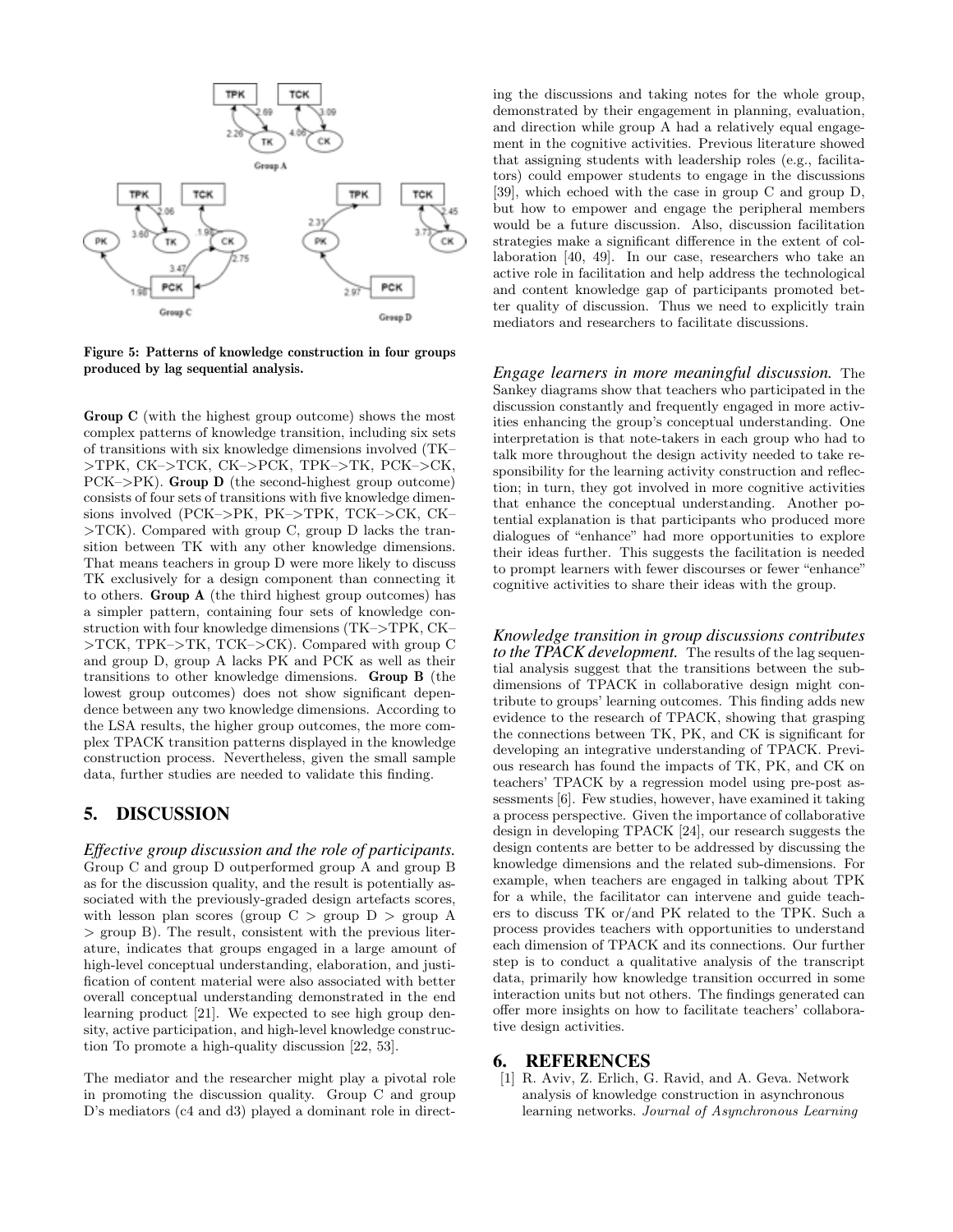*Networks*, 7(3):1–23, 2003.

- [2] M. A. Bakah, J. M. Voogt, and J. M. Pieters. Updating polytechnic teachers' knowledge and skills through teacher design teams in ghana. *Professional development in education*, 38(1):7–24, 2012.
- [3] R. Bakeman and V. Quera. *Sequential analysis and observational methods for the behavioral sciences*. Cambridge University Press, 2011.
- [4] H. Becuwe, J. Tondeur, N. Pareja Roblin, J. Thys, and E. Castelein. Teacher design teams as a strategy for professional development: The role of the facilitator. *Educational Research and Evaluation*, 22(3-4):141–154, 2016.
- [5] R. W. Bybee, J. A. Taylor, A. Gardner, P. Van Scotter, J. C. Powell, A. Westbrook, and N. Landes. *The BSCS 5E instructional model: Origins* and effectiveness. BSCS, 5, 88-98, Colorado Springs, Co, 2006.
- [6] C. S. Chai, J. H. L. Koh, and C.-C. Tsai. Facilitating preservice teachers' development of technological, pedagogical, and content knowledge (tpack). *Journal of Educational Technology & Society*, 13(4):63–73, 2010.
- [7] B. Chen, M. Resendes, C. S. Chai, and H.-Y. Hong. Two tales of time: uncovering the significance of sequential patterns among contribution types in knowledge-building discourse. *Interactive Learning Environments*, 25(2):162–175, 2017.
- [8] B. Chen, A. F. Wise, S. Knight, and B. H. Cheng. Putting temporal analytics into practice: the 5th international workshop on temporality in learning data. In *Proceedings of the sixth international conference on learning analytics & knowledge*, pages 488–489, 2016.
- [9] T. H. Chiang, S. J. Yang, and G.-J. Hwang. Students' online interactive patterns in augmented reality-based inquiry activities. *Computers & Education*, 78:97–108, 2014.
- [10] B. Collis and J. Moonen. Contribution-oriented pedagogy. In *Encyclopedia of Distance Learning, Second Edition*, pages 439–446. IGI Global, 2009.
- [11] M. S. Despotović-Zrakić, A. B. Labus, and A. R. Milić. Fostering enginering e-learning courses with social network services. In *2011 19thTelecommunications Forum (TELFOR) Proceedings of Papers*, pages 122–125. IEEE, 2011.
- [12] N. Ding, J. Wei, and M. Wolfensberger. Using epistemic synchronization index (esi) to measure students' knowledge elaboration process in cscl. *Computers & education*, 80:122–131, 2015.
- [13] I. Evangelista, G. Blesio, and E. Benatti. Why are we not teaching machine learning at high school? a proposal. In *2018 World Engineering Education Forum-Global Engineering Deans Council (WEEF-GEDC)*, pages 1–6. IEEE, 2018.
- [14] L. C. Freeman. Centrality in social networks conceptual clarification. *Social networks*, 1(3):215–239, 1978.
- [15] R. Hämäläinen and K. Vähäsantanen. Theoretical and pedagogical perspectives on orchestrating creativity and collaborative learning. *Educational Research Review*, 6(3):169–184, 2011.
- [16] A. Handelzalts. Collaborative curriculum development in teacher design teams. In *Collaborative curriculum design for sustainable innovation and teacher learning*, pages 159–173. Springer, Cham, 2019.
- [17] J. Harris, N. Grandgenett, and M. Hofer. Testing a tpack-based technology integration assessment rubric. In *Society for Information Technology and Teacher Education International Conference*, pages 3833–3840. Association for the Advancement of Computing in Education (AACE), 2010.
- [18] T. Huizinga, A. Handelzalts, N. Nieveen, and J. M. Voogt. Teacher involvement in curriculum design: Need for support to enhance teachers' design expertise. *Journal of curriculum studies*, 46(1):33–57, 2014.
- [19] G.-J. Hwang, H. Xie, B. W. Wah, and D. Gašević. Vision, challenges, roles and research issues of artificial intelligence in education, 2020.
- [20] A. Khanlari, M. Resendes, G. Zhu, and M. Scardamalia. Productive knowledge building discourse through student-generated questions. Philadelphia, PA: International Society of the Learning Sciences., 2017.
- [21] D. K. Khosa and S. E. Volet. Productive group engagement in cognitive activity and metacognitive regulation during collaborative learning: Can it explain differences in students' conceptual understanding? *Metacognition and Learning*, 9(3):287–307, 2014.
- [22] A. King. Structuring peer interaction to promote high-level cognitive processing. *Theory into practice*, 41(1):33–39, 2002.
- [23] S. Knight, A. F. Wise, and B. Chen. Time for change: Why learning analytics needs temporal analysis. *Journal of Learning Analytics*, 4(3):7–17, 2017.
- [24] M. Koehler and P. Mishra. What is technological pedagogical content knowledge (tpack)? *Contemporary issues in technology and teacher education*, 9(1):60–70, 2009.
- [25] J. Lämsä, R. Hämäläinen, M. Aro, R. Koskimaa, and S.-M. Äyrämö. Games for enhancing basic reading and maths skills: A systematic review of educational game design in supporting learning by people with learning disabilities. *British Journal of Educational Technology*, 49(4):596–607, 2018.
- [26] J. Lämsä, R. Hämäläinen, P. Koskinen, J. Viiri, and E. Lampi. What do we do when we analyse the temporal aspects of computer-supported collaborative learning? a systematic literature review. *Educational Research Review*, page 100387, 2021.
- [27] T. H. Levine and A. S. Marcus. How the structure and focus of teachers' collaborative activities facilitate and constrain teacher learning. *Teaching and teacher education*, 26(3):389–398, 2010.
- [28] J.-W. Lin, L.-J. Mai, and Y.-C. Lai. Peer interaction and social network analysis of online communities with the support of awareness of different contexts. *International Journal of Computer-Supported Collaborative Learning*, 10(2):139–159, 2015.
- [29] Z. Liu, L. Kang, M. Domanska, S. Liu, J. Sun, and C. Fang. Social network characteristics of learners in a course forum and their relationship to learning outcomes. In *CSEDU (1)*, pages 15–21, 2018.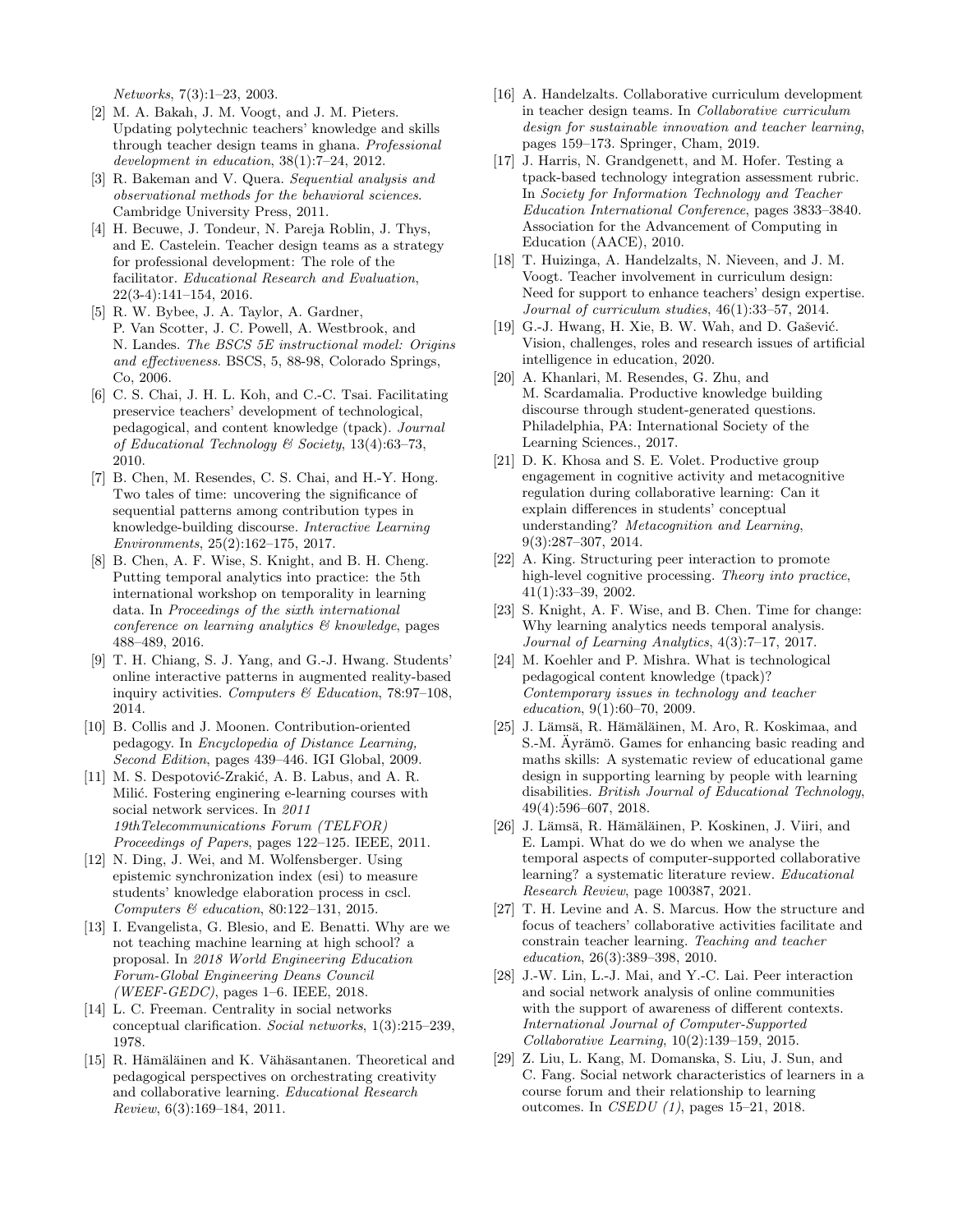- [30] D. A. Luke. *A user's guide to network analysis in R*. Springer, 2015.
- [31] J. Malmberg, S. Järvelä, H. Järvenoja, and E. Panadero. Promoting socially shared regulation of learning in cscl: Progress of socially shared regulation among high-and low-performing groups. *Computers in Human Behavior*, 52:562–572, 2015.
- [32] L. S. Marques, C. Gresse von Wangenheim, and J. C. HAUCK. Teaching machine learning in school: A systematic mapping of the state of the art. *Informatics in Education*, 19(2):283–321, 2020.
- [33] M. McCarthy. Talking back:" small" interactional response tokens in everyday conversation. *Research on language and social interaction*, 36(1):33–63, 2003.
- [34] S. McKenney, F. Boschman, J. Pieters, and J. Voogt. Collaborative design of technology-enhanced learning: what can we learn from teacher talk? *TechTrends*, 60(4):385–391, 2016.
- [35] C. S. Ng, W. S. Cheung, and K. F. Hew. Interaction in asynchronous discussion forums: peer facilitation techniques. *Journal of Computer Assisted Learning*, 28(3):280–294, 2012.
- [36] M. Oliveira and J. Gama. An overview of social network analysis. *Wiley Interdisciplinary Reviews: Data Mining and Knowledge Discovery*, 2(2):99–115, 2012.
- [37] T. Opsahl, F. Agneessens, and J. Skvoretz. Node centrality in weighted networks: Generalizing degree and shortest paths. *Social networks*, 32(3):245–251, 2010.
- [38] F. Ouyang. Using three social network analysis approaches to understand computer-supported collaborative learning. *Journal of Educational Computing Research*, page 0735633121996477, 2021.
- [39] F. Ouyang and Y.-H. Chang. The relationships between social participatory roles and cognitive engagement levels in online discussions. *British Journal of Educational Technology*, 50(3):1396–1414, 2019.
- [40] F. Ouyang and C. Scharber. The influences of an experienced instructor's discussion design and facilitation on an online learning community development: A social network analysis study. *The Internet and Higher Education*, 35:34–47, 2017.
- [41] P. Reimann. Time is precious: Variable-and event-centred approaches to process analysis in cscl research. *International Journal of Computer-Supported Collaborative Learning*, 4(3):239–257, 2009.
- [42] P. Riehmann, M. Hanfler, and B. Froehlich. Interactive sankey diagrams. In *IEEE Symposium on Information Visualization, 2005. INFOVIS 2005.*, pages 233–240. IEEE, 2005.
- [43] T. K. Rogat and L. Linnenbrink-Garcia. Socially shared regulation in collaborative groups: An analysis of the interplay between quality of social regulation and group processes. *Cognition and Instruction*, 29(4):375–415, 2011.
- [44] M. Saqr and A. Alamro. The role of social network analysis as a learning analytics tool in online problem based learning. *BMC medical education*, 19(1):1–11, 2019.
- [45] M. Saqr, O. Viberg, and H. Vartiainen. Capturing the

participation and social dimensions of computer-supported collaborative learning through social network analysis: which method and measures matter? *International Journal of Computer-Supported Collaborative Learning*, 15(2):227–248, 2020.

- [46] J. Scott and P. J. Carrington. *The SAGE handbook of social network analysis*. SAGE publications, 2011.
- [47] F. Sullivan, E. Suárez, E. Pektas, and L. Duan. Developing pedagogical practices that support disciplinary practices when integrating computer science into elementary school curriculum. 2020.
- [48] M. Summers and S. Volet. Group work does not necessarily equal collaborative learning: evidence from observations and self-reports. *European Journal of Psychology of Education*, 25(4):473–492, 2010.
- [49] J. Thormann and P. Fidalgo. Guidelines for online course moderation and community building from a student's perspective. *Journal of Online Learning & Teaching*, 10(3):374–388, 2014.
- $[50]$  R. Tirado,  $\acute{A}$ . Hernando, and J. I. Aguaded. The effect of centralization and cohesion on the social construction of knowledge in discussion forums. *Interactive Learning Environments*, 23(3):293–316, 2015.
- [51] A. Traxler, A. Gavrin, and R. Lindell. Networks identify productive forum discussions. *Physical Review Physics Education Research*, 14(2):020107, 2018.
- [52] A. Vazhayil, R. Shetty, R. R. Bhavani, and N. Akshay. Focusing on teacher education to introduce ai in schools: Perspectives and illustrative findings. In *2019 IEEE Tenth International Conference on Technology for Education (T4E)*, pages 71–77. IEEE, 2019.
- [53] S. Volet, M. Summers, and J. Thurman. High-level co-regulation in collaborative learning: How does it emerge and how is it sustained? *Learning and Instruction*, 19(2):128–143, 2009.
- [54] J. Voogt, T. Laferriere, A. Breuleux, R. C. Itow, D. T. Hickey, and S. McKenney. Collaborative design as a form of professional development. *Instructional science*, 43(2):259–282, 2015.
- [55] S.-Y. Wu and H.-T. Hou. How cognitive styles affect the learning behaviors of online problem-solving based discussion activity: A lag sequential analysis. *Journal of educational computing research*, 52(2):277–298, 2015.
- [56] T.-C. Yang, S. Y. Chen, and G.-J. Hwang. The influences of a two-tier test strategy on student learning: A lag sequential analysis approach. *Computers & education*, 82:366–377, 2015.
- [57] S. Zhang, Q. Liu, W. Chen, Q. Wang, and Z. Huang. Interactive networks and social knowledge construction behavioral patterns in primary school teachers' online collaborative learning activities. *Computers & Education*, 104:1–17, 2017.
- [58] Y. Zhang, J. Wang, F. Bolduc, W. G. Murray, and W. Staffen. A preliminary report of integrating science and computing teaching using logic programming. In *Proceedings of the AAAI Conference on Artificial Intelligence*, volume 33, pages 9737–9744, 2019.
- [59] X. Zhou, J. Tang, M. Daley, S. Ahmad, and Z. Bai. "now, i want to teach it for real!": Introducing machine learning as a scientific discovery tool for k-12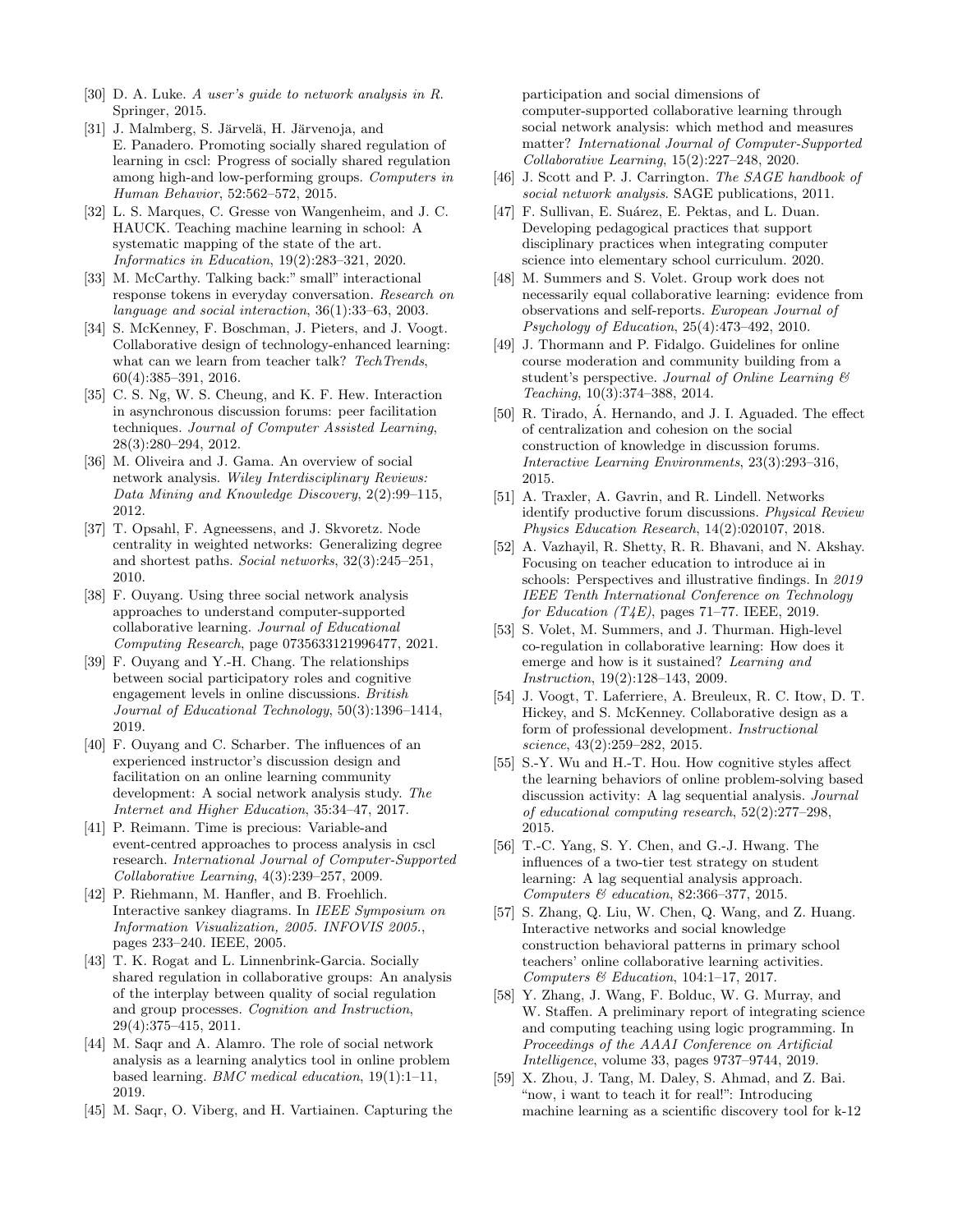

Figure 6: SmileyDiscovery system components for teachers to drag and drop during the collaborative design of the MLempowered scientific discovery lesson plan: (a) components to introduce the STEM context and multidimensional feature space, modify and view the data-face visualization mapping; (b) components to facilitate pattern interpretation (i.e., intracluster pattern, inter-cluster pattern); (c) components to facilitate the conduction of clustering (i.e., manual clustering, automatic clustering).

teachers. 2021. (In press).

#### APPENDIX



Figure 7: The instructional steps designed in the MLempowered scientific discovery lesson plan created by one group of teachers collaboratively (group A).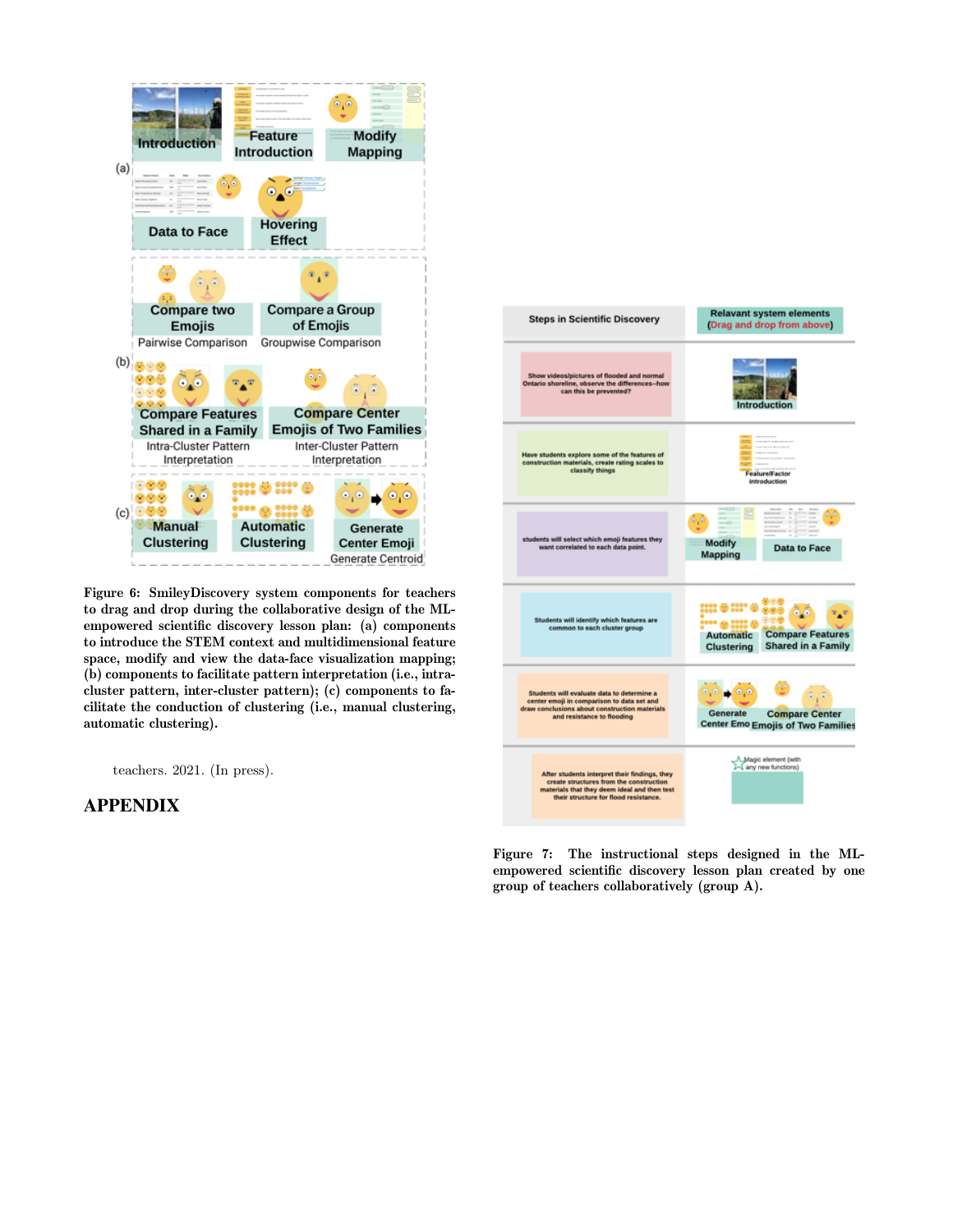| Measures                      | Definition                                                  | Level            |
|-------------------------------|-------------------------------------------------------------|------------------|
| In-degree centrality          | Total number of interactions a participant received from    |                  |
|                               | others in the network [14]. High value indicates a partici- | Node-level       |
|                               | pant's prestige or influence when engaging in a discussion  |                  |
|                               | [29, 44]                                                    |                  |
| Out-degree centrality         | Total number of interactions a participant sent to others   |                  |
|                               | in the network. High value indicates a participant active-  |                  |
|                               | ness in providing comments or information to others in      |                  |
|                               | the network $[38, 45]$ .                                    |                  |
| Closeness centrality          | Length of paths from a participant to all others in the     |                  |
|                               | network, defined as the inverse total length [37]. High     |                  |
|                               | value indicates high efficiency of a participant has on re- |                  |
|                               | ceiving and spreading information in the network.           |                  |
| Number of participants        | Number of participants in the network                       |                  |
| Number of ties                | Total number of ties in a network without tie weights.      |                  |
| Average degree by group       | Average number of the sum of connections of a group.        | One-mode Network |
| Density                       | Ratio of the number of ties observed in the network di-     |                  |
|                               | vided by the maximum number of possible ties (equals to     |                  |
|                               | $n*(n-1)$ , where n is the number of nodes. For example,    |                  |
|                               | our max number of possible ties will be 30. High value      |                  |
|                               | indicated the high level of teacher participation in the    |                  |
|                               | discussion.                                                 |                  |
| Reciprocity                   | Likelihood of nodes in a directed network to be mutually    |                  |
|                               | linked [46]. It indicates the balanced of the mutual dyads  |                  |
|                               | relations in a network, and reflects teacher participants'  |                  |
|                               | connection level within the network.                        |                  |
| Number of nodes in cogni-     | Number of cognitive activity types in the network.          |                  |
| tive activity                 |                                                             | Two-mode Network |
| Number and ratio of low-      | Number and ratio of low-level cognitive activities in the   |                  |
| level cognitive activity fre- | network.                                                    |                  |
| quency                        |                                                             |                  |
| Number and ratio of high-     | Number and ratio of high-level cognitive activities in the  |                  |
| level cognitive activity fre- | network.                                                    |                  |
| quency                        |                                                             |                  |

Table 3: Node-level and network-level measures for Social Network Analysis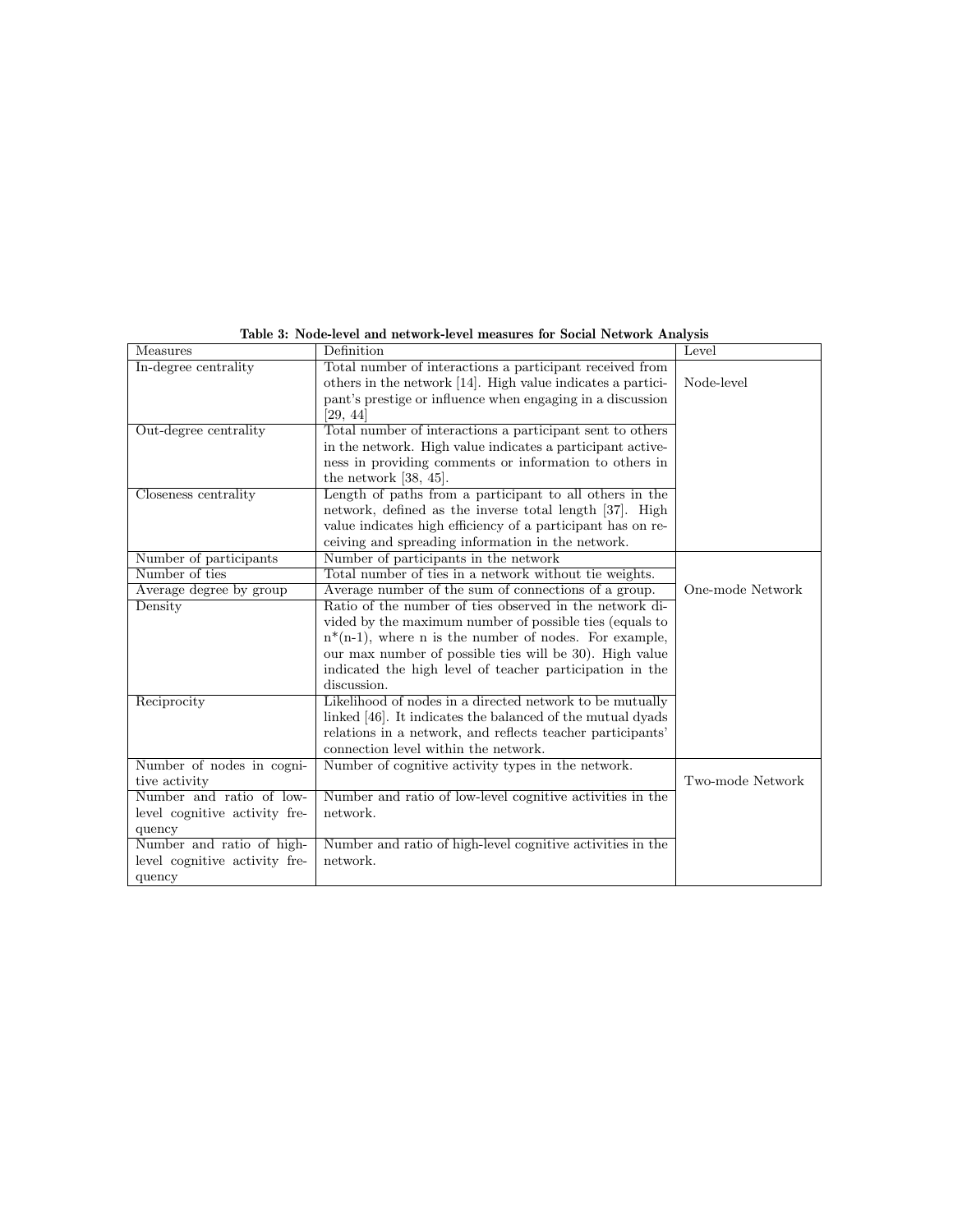| Participant     | Roles      | In-degree        | Out-degree       | Closeness         |
|-----------------|------------|------------------|------------------|-------------------|
| ID              |            | Centrality       | Centrality       |                   |
| a1              | mediator   | 169              | $\overline{215}$ | $0.\overline{80}$ |
| a2              | teacher    | 166              | 115              | 0.67              |
| $\overline{a3}$ | teacher    | 168              | 110              | $\overline{0.57}$ |
| a4              | teacher    | 154              | 89               | 0.57              |
| r1              | researcher | 140              | $\overline{267}$ | 0.50              |
| $\overline{b1}$ | teacher    | 122              | $\overline{22}$  | 0.25              |
| $\overline{b2}$ | teacher    | 156              | 140              | 0.25              |
| $\overline{b3}$ | teacher    | 133              | $\overline{75}$  | 0.17              |
| $\overline{b4}$ | mediator   | $\overline{133}$ | $\overline{260}$ | 0.25              |
| r2              | researcher | 124              | 171              | 0.25              |
| c1              | teacher    | 177              | 175              | 0.13              |
| c2              | teacher    | 161              | 98               | 0.20              |
| $\overline{c3}$ | teacher    | 198              | 120              | 0.17              |
| c4              | mediator   | 224              | 469              | $\overline{0.10}$ |
| $\overline{c5}$ | teacher    | 156              | $\overline{34}$  | 0.14              |
| $\overline{r3}$ | researcher | 163              | 183              | 0.20              |
| $\overline{d1}$ | teacher    | 191              | $\overline{86}$  | 0.20              |
| $\overline{d2}$ | teacher    | 228              | 172              | 0.20              |
| d3              | mediator   | $\overline{209}$ | 500              | 0.20              |
| d4              | teacher    | 172              | 22               | 0.17              |
| d5              | teacher    | 204              | 93               | 0.20              |
| r4              | researcher | 177              | $\overline{308}$ | 0.17              |

Table 4: Node-level attribute of four groups.

Table 5: Assessment rubric for teacher-designed ML-enhanced lesson plans adapted from Harris et al (2010).

| Criteria          | 4                        | 3                                                  | $\mathfrak{D}$                |                          |  |
|-------------------|--------------------------|----------------------------------------------------|-------------------------------|--------------------------|--|
| Learning          | Technologies selected    | Technologies selected                              | Technologies selected         | Technologies selected    |  |
| contents and      | use in the les-<br>for   | for use in the lesson                              | use in the les-<br>for        | for use in the lesson    |  |
| Technologies      | son plan are strongly    | plan are <b>aligned</b> with                       | son plan are <b>partially</b> | plan are not aligned     |  |
| (TCK)             | aligned with one or      | one or more learning                               | aligned with one or           | with one or<br>more      |  |
|                   | more learning goals.     | goals.                                             | more learning goals.          | learning goals.          |  |
| Instructional     | Technologies selected    | Technologies selected                              | Technologies selected         | Technologies selected    |  |
| Strategies and    | optimally supports in-   | supports instructional                             | minimally supports in-        | not supports instruc-    |  |
| Technologies      | structional strategies.  | strategies.                                        | structional strategies.       | tional strategies.       |  |
| (TPK)             |                          |                                                    |                               |                          |  |
| Instructional     | Instructional<br>strate- | Instructional<br>strate-                           | Instructional<br>strate-      | Instructional<br>strate- |  |
| <b>Strategies</b> | selected<br>gies<br>are  | selected<br>gies<br>are                            | gies<br>selected<br>are       | gies<br>selected<br>are  |  |
| and Learning      | exemplary<br>the<br>for  | appropriate, but<br>$\mathbf{not}$                 | marginally appropriate        | inappropriate for the    |  |
| Contents          | learning goals.          | for<br>the<br>exemplary                            | for the learning goals.       | learning goals.          |  |
| (PCK)             |                          | learning goals.                                    |                               |                          |  |
| Overall           |                          | calculated as an average of the TCK, TPK, and PCK. |                               |                          |  |
| (TPCK)            |                          |                                                    |                               |                          |  |